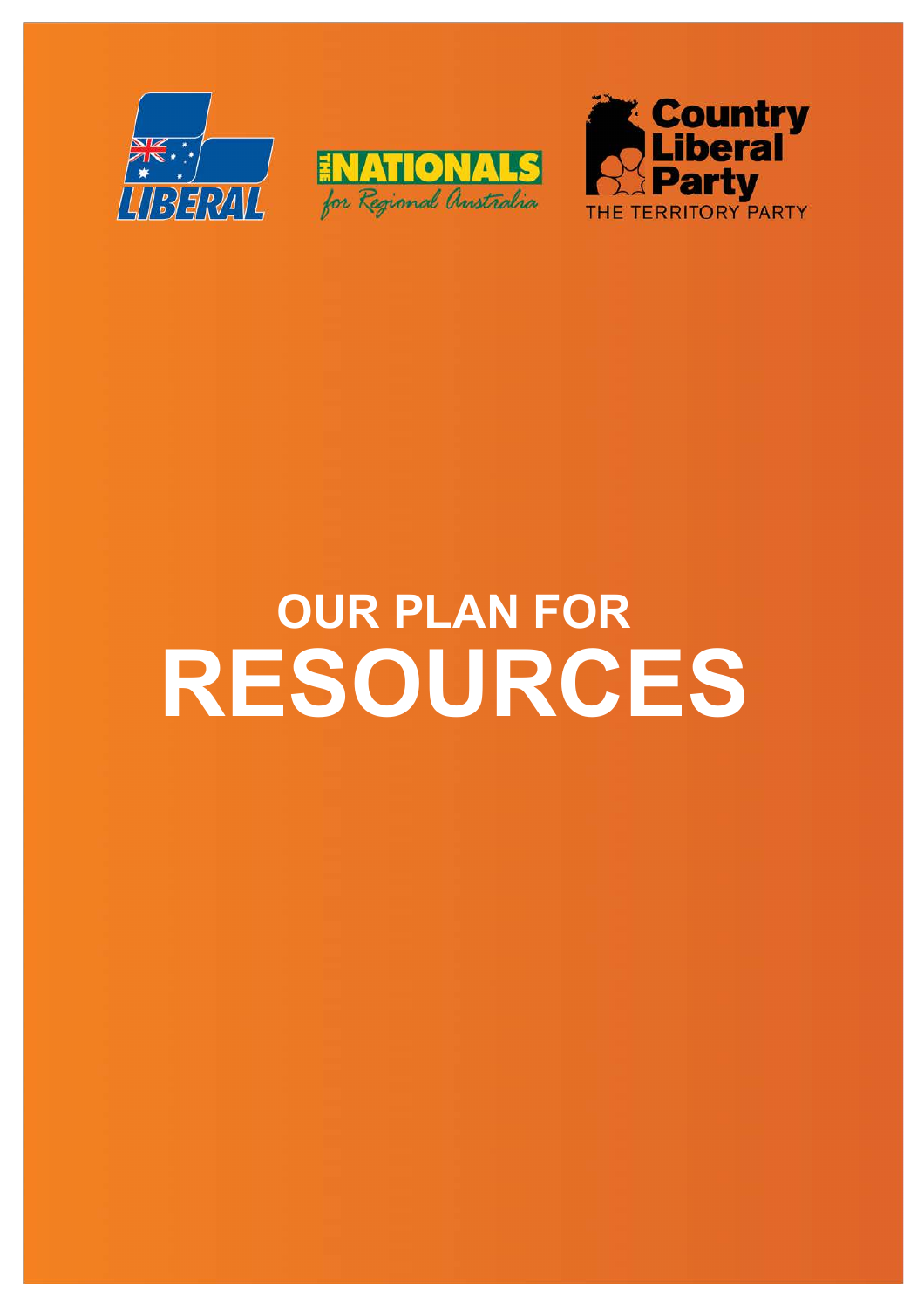# **Key points**

Australia's resources sector has helped power Australia's economy, including through the COVID-19 pandemic. The sector accounts for around 10 per cent of Australia's GDP and more than 60 per cent of Australia's exports. It directly employs nearly 280,000 people and indirectly supports the jobs of some 1.1 million Australians, as well as many communities and businesses across regional Australia.

Australia is uniquely blessed with natural resources. Iron ore, coal and natural gas are Australia's top three commodity exports. Gold, copper, nickel, alumina and aluminium are other major export earners. Technological change is also driving strong demand for critical minerals and rare earths.

With strong policy settings, our resource exports are forecast to reach \$425 billion in 2021-22. Only the Morrison Government has a plan to support and grow Australia's resources sector. Only the Morrison Government can guarantee that we will not put resource industries, regions and jobs that depend on resource industries at risk.

- maintain a business environment that supports mining investment and jobs in new resources and energy projects through **stable tax settings.**
- continue to identify and promote **new natural gas basins and mineral provinces for development** and support the development of Australia's greenhouse gas storage potential, which will enable low emissions natural gas production.
- position Australia as a **world leader in the exploration, extraction, production and processing of critical minerals and rare earths.**
- strengthen our key resource regions through nation-shaping investments, including through our **Energy Security and Regional Development Plan** and **Regional Accelerator Program.**
- continue to **streamline environmental and planning approvals processes** to reduce green tape while maintaining high environmental standards.
- deliver our **technology, not taxes, Long Term Emissions Reduction Plan**, incentivising the resources sector to adopt new technologies that reduce emissions and increase energy productivity, including Carbon Capture and Storage (CCS) and renewable energy.
- continue to support **exploration to build the pipeline of future resource projects.**
- support sensible reforms that **reduce regulatory barriers, get major projects up and running sooner and allow business to grow and create jobs.**
- **back our best researchers, build tighter links between universities and industry and create new products and companies** with our \$2.2 billion University Research Commercialisation Action Plan.
- **identify new markets for our resources exports** through our Global Resources Strategy.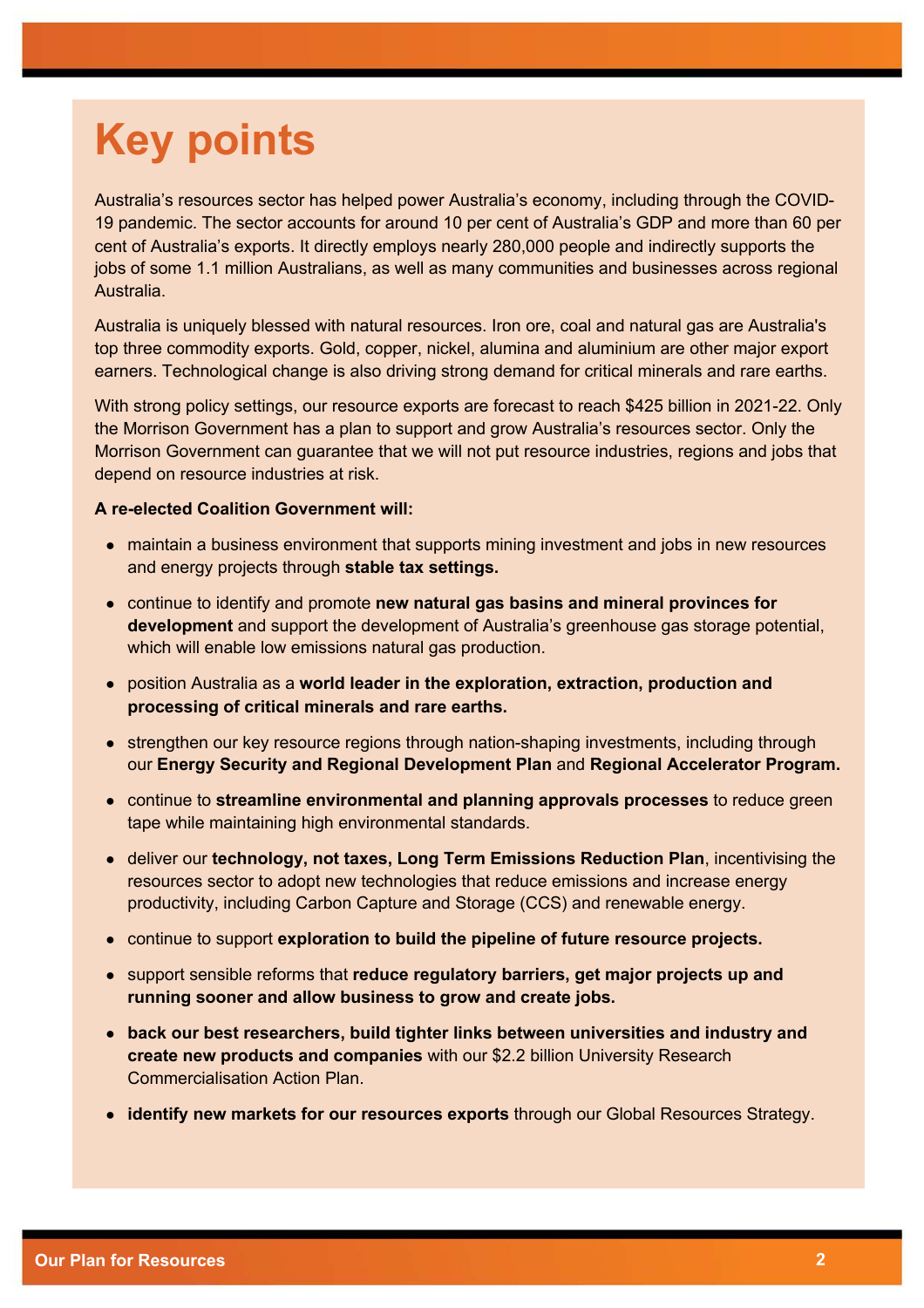#### **A re-elected Coalition Government will:**

- **drive research collaboration between our universities and the resources industry** by establishing the Resources Technology for Critical Minerals Trailblazer at Curtin University with a \$50 million investment as part of our Trailblazer Universities program, which supports initiatives under our Government's \$2.2 billion University Research Commercialisation Action Plan.
- **invest \$140 million in the development of two Hydrogen Hubs in Western Australia to accelerate the development of Australia's hydrogen industry** (\$70 million in the Pilbara Hydrogen Hub and \$70 million in the H2Kwinana Clean Hydrogen Industrial Hub).
- **invest in two additional Carbon Capture and Storage Hubs in Western Australia to assist the resources industry in its efforts to reduce emissions** (\$40 million towards pre-Final Investment Decision activities as part of Woodside Energy's Burrup Hub and \$20 million to Mitsui's Mid-West CCS Hub).
- **invest in two additional critical minerals projects in Western Australia** as part of our Government's expanded \$400 million Critical Minerals Accelerator Initiative (\$4 million at the Greenbushes lithium plant as part of a project to increase Australia's production of tantalum and \$3.9 million to accelerate the commercialisation of battery-grade graphite).
- **introduce legislation to increase the maximum duration of greenfields agreements from four to six years.** This will apply only to major projects larger than \$500 million, with agreements required to have guaranteed year-on-year pay rises which at least match the Fair Work Commission's Annual Wage Review.
- in consultation with industry, **establish a taskforce to examine insurance availability and pricing in the resources industry.**

A re-elected Coalition Government will **not:**

- put in place a mining tax, a carbon tax or make adverse changes in fuel tax credit arrangements so vital to the resources industry.
- force facilities covered by the Safeguard Mechanism to reduce their emissions through a sneaky carbon tax on facilities that support high-wage jobs for Australian workers.
- abolish the Australian Building and Construction Commission and cave-in to union militancy.

**Our resources sector faces a real threat from Labor** whose track record is one of hitting the resources sector with **new taxes and back-flipping on their support for resources projects.**

- **Labor is deeply divided over our biggest industry and can't be trusted to support coal and gas projects.** Labor leaders have flip-flopped on new coal projects, been divided over the Beetaloo Strategic Basin and back-flipped on the Kurri Kurri Gas Project.
- **Labor's industry policy includes a hidden tax on our biggest businesses**, many of which are in the resources sector at a time when the sector is leading our economic recovery.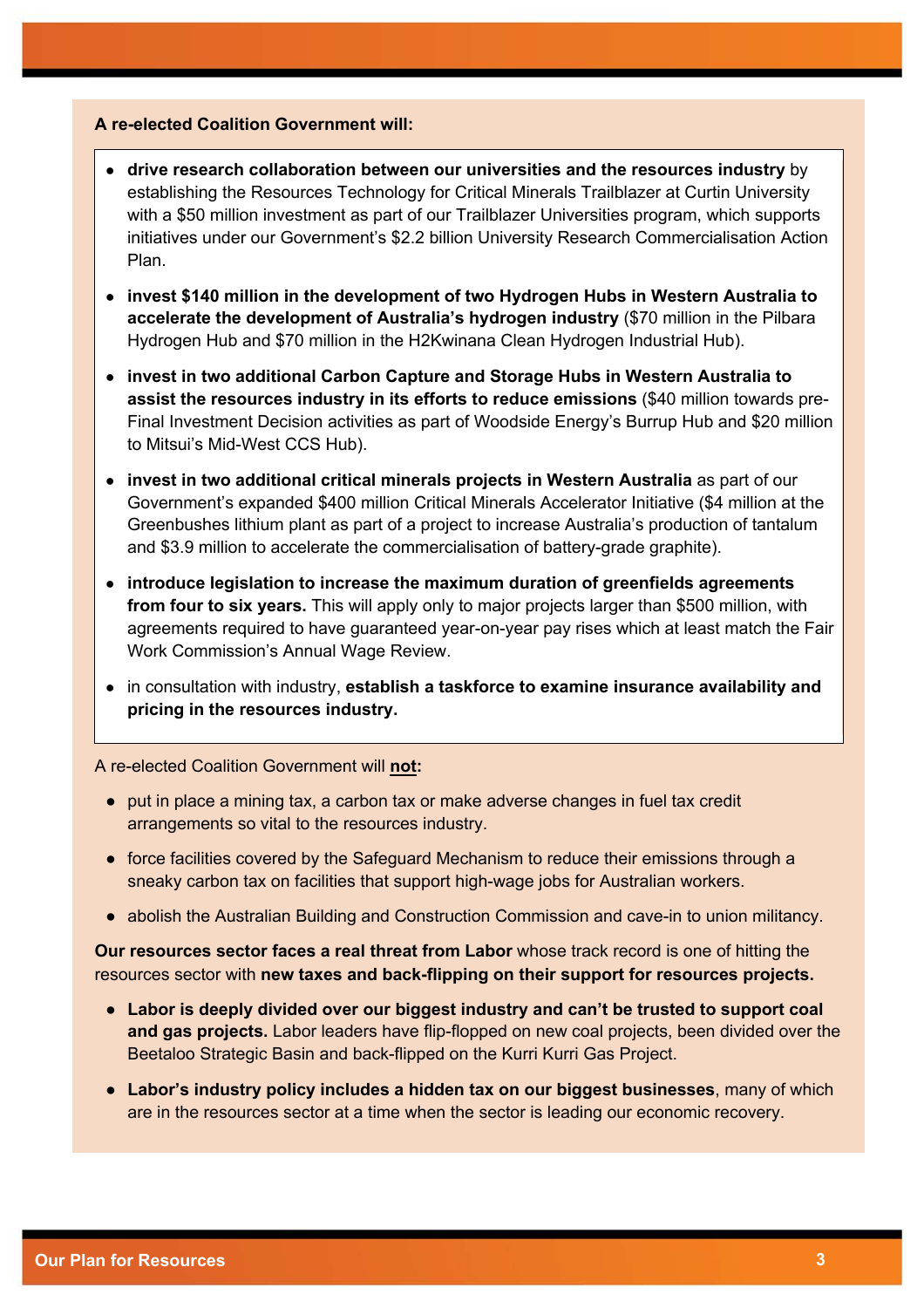● **In a hung parliament, Labor would seek the support of the Greens** who would put an **immediate stop to all new coal, oil and gas projects, threatening tens of thousands of jobs and hundreds of billions of dollars of investment**, mostly in regional areas.

Labor has already promised to spend \$81 billion more on policies throughout the pandemic. Labor can't say how they'll pay for their promises. And they can't manage money. That means higher deficits and higher taxes.

**The Australian people have the choice between the Morrison Government that is delivering a strong economy and a stronger future or Anthony Albanese's Labor Party that just does not get the resources industry and is too weak to stand up to the Greens and the unions.**



Australia's resources and energy exports (\$m)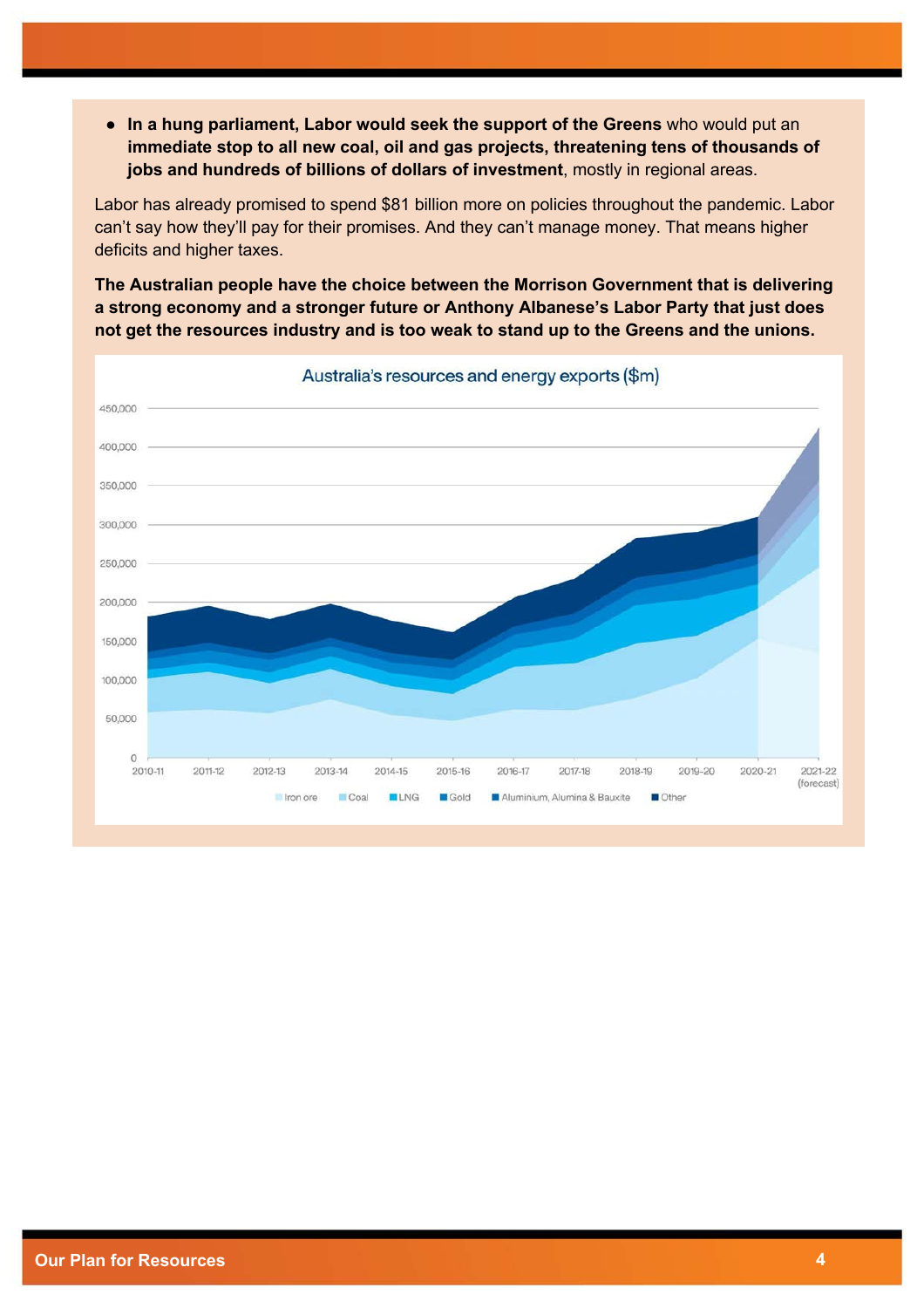# **Our Plan**

## 1. A world leading supplier of minerals and energy

Australia's resources sector has enriched the lives of all Australians. It provides the lifeblood of many regional and remote communities and has helped lift millions of people in the Indo-Pacific region out of poverty. The sector accounts for around 10 per cent of Australia's GDP and more than 60 per cent of Australia's exports. It directly employs almost 280,000 people and indirectly supports the jobs of some 1.1 million Australians, as well as many communities across regional Australia.

Our globally-significant resources of iron ore, coal, gas, copper, gold, lead, nickel, zinc, silver and uranium remain in high demand. Our reserves of critical minerals and rare earths are increasingly important as vital components in new technologies in industries like aviation, defence, medicine, automation and telecommunications.

Resource industry export earnings are tipped to reach \$425 billion in 2021-22, helping to support the living standards of all Australians. Taxes and royalties from the industry are providing vital revenues for governments to fund roads, hospitals, schools and other essential services. Mining jobs, mostly in regional Australia, pay around one and a half times the national average wage. Our Government strongly supports further growth and development of our resources industry based on world-class capabilities.

A re-elected Coalition Government will:

- create the **business environment that supports growth of Australia's minerals and energy sector**, building our reputation as a reliable, responsible supplier of resources to the world.
- continue to identify and promote **new basins and provinces for development** and support further **exploration activity.**
- promote Australia's resources sector as the **best place to invest based on stable tax settings, streamlined regulatory processes, a flexible and fair industrial relations system and record investments in communities, skills, research and technology.**
- **continue to deliver our Government's record \$120 billion 10-year infrastructure investment pipeline to improve productivity.**
- **secure affordable, reliable energy and back technologies to lower emissions** in resource operations through our technology, not taxes, Long Term Emissions Reduction Plan for net zero emissions by 2050.
- implement the **Global Resources Strategy to identify new markets for our resources exports** and **expand export opportunities through market-opening trade deals.**

### 2. Growing our critical minerals sector

Australia has some of the world's largest recoverable resources of several critical minerals, including cobalt, lithium, manganese, tungsten and vanadium. These metals and non-metals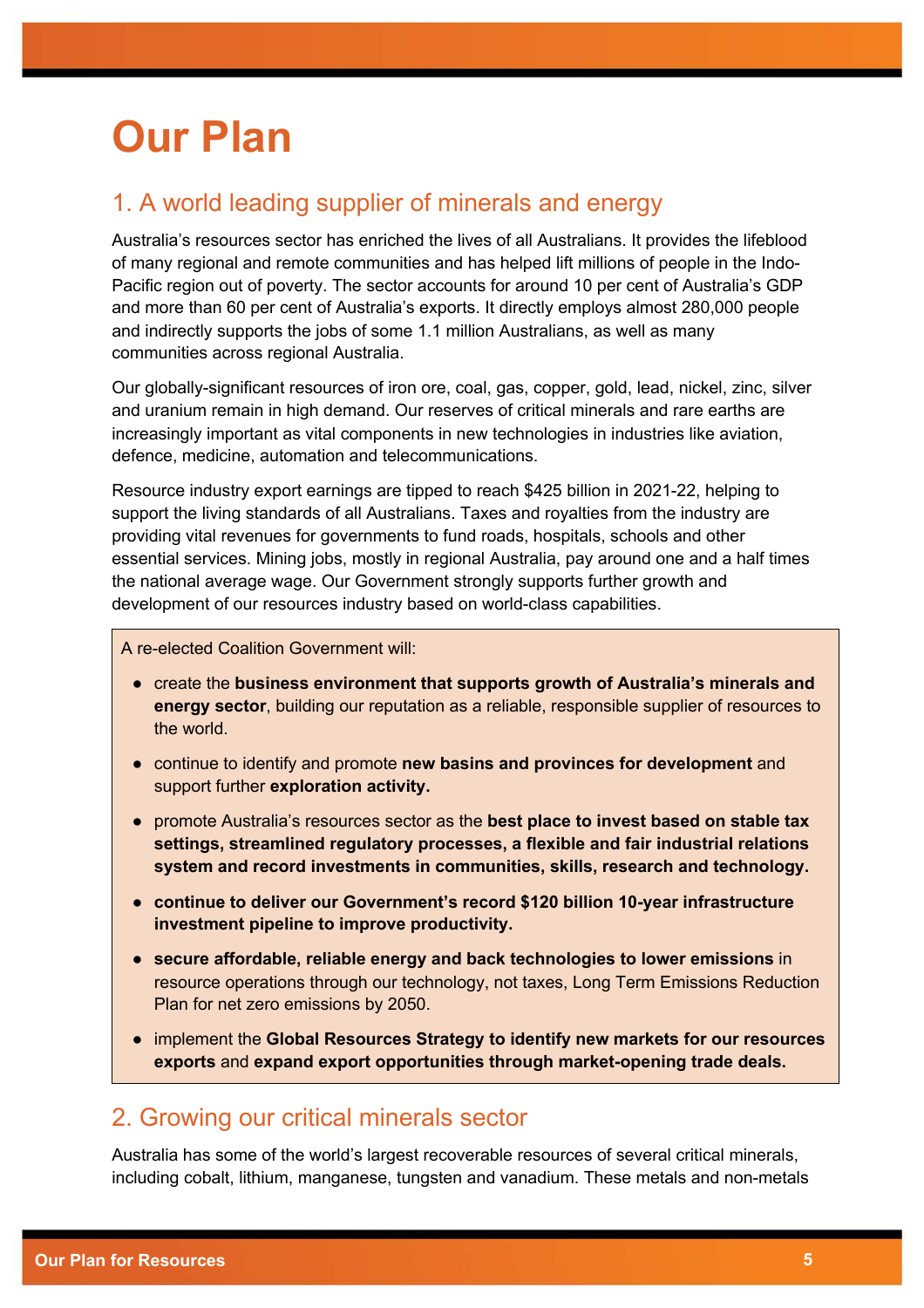are vital to advanced technology like smartphones, computers, solar panels, batteries and electric vehicles.

Our Government's Critical Minerals Strategy has a vision of Australia as a critical minerals powerhouse by 2030. This strategy will grow our critical minerals sector, expand downstream processing and help meet future global demand. Growing our critical minerals sector will unlock a new generation of high-wage, high-skill, high-tech jobs, many of them in regional Australia, while contributing to our national security.

- continue to **provide finance to eligible large-scale critical minerals projects** where private sector finance is unavailable or inadequate through our \$2 billion **Critical Minerals Facility**. This includes a \$1.25 billion loan to Iluka Resources to develop an integrated rare earths refinery at Eneabba, WA.
- use the expanded \$400 million Critical Minerals Accelerator Initiative to **support new strategically important rare earth and critical mineral projects.** Our Government will invest \$4 million with Global Advanced Metals at the Greenbushes lithium plant as part of a project to increase Australia's production of tantalum, a mineral recognised as critical to defence, energy, high-tech industrial and medical sectors. With a co-investment of \$15.3 million in the project, this will make Australia an integral part of critical supply chains. We will also invest \$3.9 million to accelerate the commercialisation of battery-grade graphite. Working with Mineral Commodities Ltd, this will see the creation of a new business centred on Munglinup graphite mineral resources, with co-investment of \$53.8 million and collaboration with CSIRO.
- build on the work of the **Critical Minerals Facilitation Office** connecting Australian critical minerals projects to investors, regulators, government financing facilities and Australia's strategic partners.
- invest \$50 million for a virtual **National Critical Minerals Research and Development Centre**, drawing together expertise from CSIRO, Geoscience Australia and the Australian Nuclear Science and Technology Organisation.
- **strengthen international collaboration in critical minerals with key countries**, including the United States, Japan, South Korea, the United Kingdom, India and members of the European Union.
- **invest \$50 million to establish the Resources Technology for Critical Minerals Trailblazer at Curtin University.** Curtin University will partner with the University of Queensland and James Cook University, as well as 33 industry partners, including 15 small and medium-sized businesses, to secure supply chains, open up new careers and increase research activity at regional campuses. Our Government's investment will leverage co-investment of \$144 million from university and industry partners. The project is expected to create 1,300 new jobs over the next decade through industry employment of researchers and work ready students, an increase in research activity at regional campuses, and new positions created in start-ups launched through the Trailblazer.
- **continue to support key critical minerals projects through the \$2.5 billion Modern Manufacturing Initiative.**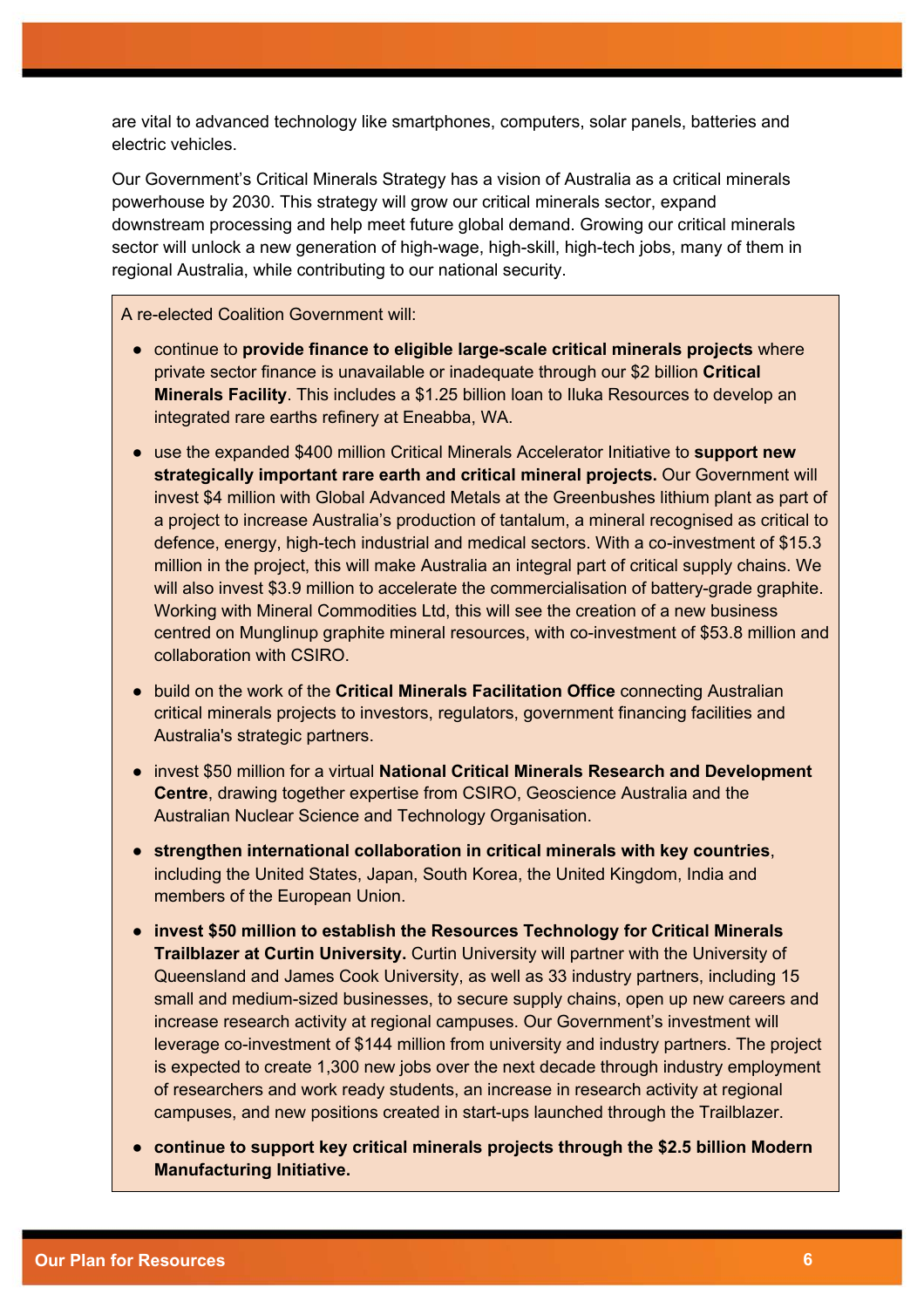### 3. Investing in our mining regions and communities

Australia's mining regions have long been major economic powerhouses. The majority of the resources industry's workforce is located outside capital cities and the industry's growth sustains many towns and communities in regional Australia.

The Coalition Government is investing heavily in projects that will turbocharge our regional mining communities. While continuing to make the most of traditional mining industries, we are positioning our mining regions to seize opportunities in emerging industries such as lowemissions energy, critical minerals, clean hydrogen and advanced manufacturing. We will continue to invest in the essential services that mining communities rely on, including record investment in health, education, mental health and women's safety.

A re-elected Coalition Government will:

- **invest \$7.1 billion over 11 years in a nation-shaping Energy Security and Regional Development Plan** that will unlock the potential of next generation energy hubs in the Northern Territory, North and Central Queensland, the Pilbara region of Western Australia and the Hunter region in New South Wales. This includes:
	- \$1.5 billion to **establish the Pilbara region as a major hub for low emissions industries** and to open the north-west to future economic development – upgrading Port Hedland's Lumsden Point and the Port of Dampier, upgrading the region's power grid infrastructure, supporting low emissions manufacturing and increasing the valueadd of iron ore exports and low emissions metals production.
	- \$750 million to **support the Hunter region's expansion into new export industries** – upgrades to the Port of Newcastle to make it 'hydrogen ready' and enabling private sector investment, and funding the New England Highway bypass to Muswellbrook.
	- \$2.6 billion for **infrastructure projects across the Northern Territory** including \$1.5 billion to build new port infrastructure, \$300 million to support low emissions LNG and clean hydrogen production at Darwin, and \$200 million to further develop the Middle Arm Sustainable Development Precinct.
- **invest \$2 billion over five years in a new Regional Accelerator Program** to invest in skills, education infrastructure, export market development and supply chain resilience.
- continue to drive investment and development in Northern Australia with **increased funding of \$2 billion for the Northern Australia Infrastructure Facility** to \$7 billion.
- continue to build the infrastructure of our regions by **delivering on our Government's \$120 billion 10-year infrastructure pipeline**.

#### 4. Ensuring affordable and reliable gas supply

The Morrison Government has taken action to get more gas supply into the domestic market and increase competition to drive down prices.

Affordable and reliable gas is a cornerstone of Australia's sovereign manufacturing capabilities and creating jobs. We will ensure the gas industry has the policy settings and certainty to continue its investment in Australia and employ tens of thousands of Australians.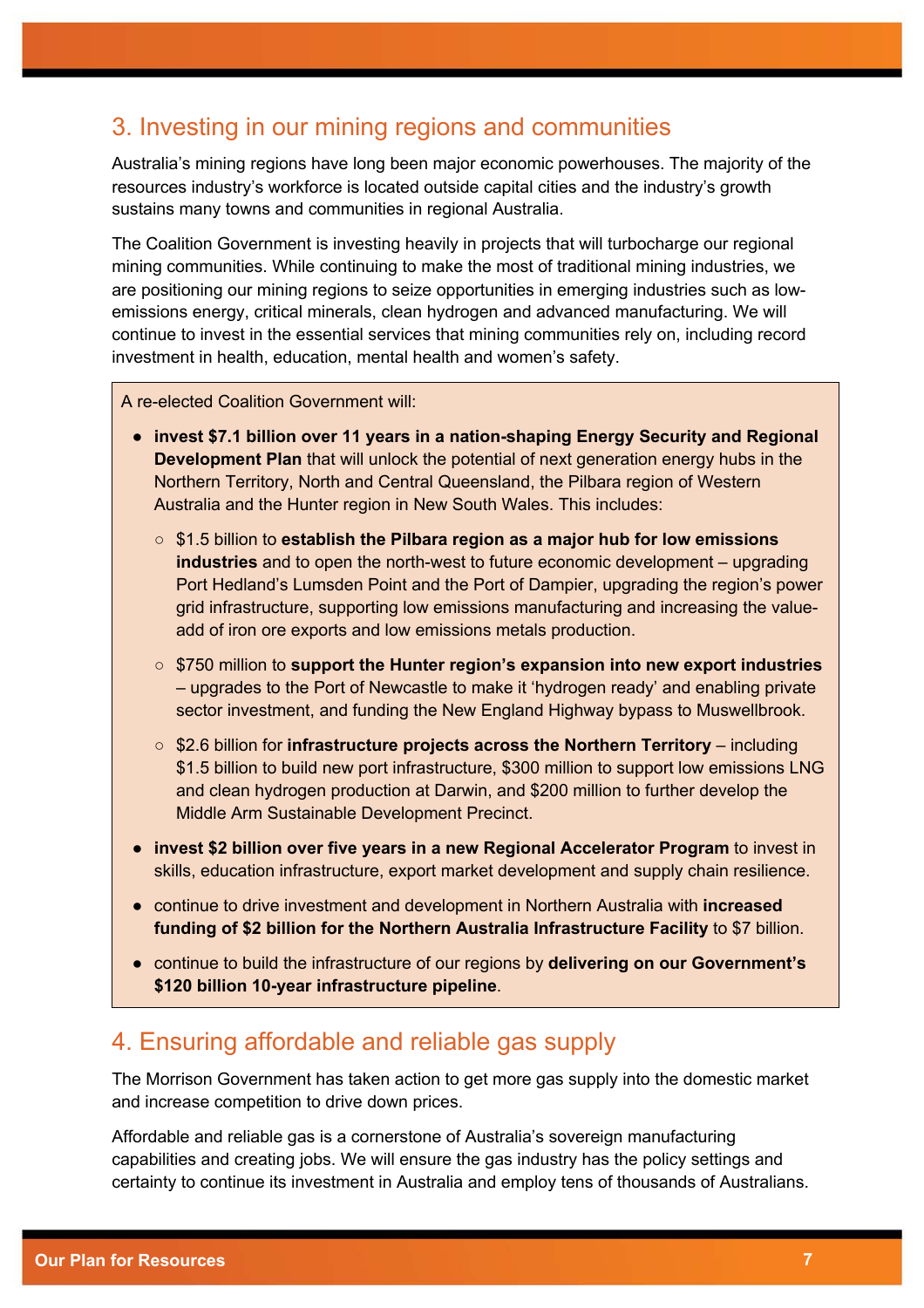A re-elected Coalition Government will:

- continue to support the Australian gas industry with **investment in planning and early stage development of gas projects and strategic basins**.
- provide certainty to the gas industry with our firm **commitment to the published net zero by 2050 plan, and commit to making no changes to our 2030 target**.
- **support the development of carbon capture and storage infrastructure** alongside major gas pipelines to enable low emissions natural gas production, including the ability of industry to develop offshore greenhouse gas storage projects to reduce emissions.
- **renew the Heads of Agreement with Australia's east coast gas exporters** to keep the cost of gas down and ensure gas is available for domestic industries.
- **keep in place the Australian Domestic Gas Security Mechanism** enabling the Minister for Resources to act in order to prevent domestic gas shortages.
- **release the 2022 National Gas Infrastructure Plan** which will ensure we have the critical gas infrastructure needed to get gas out of the ground and into Australian homes and businesses at an affordable price.
- **invest \$300 million to unlock gas supply in three strategic gas basins** (Beetaloo, North Bowen and Galilee Basin, and Cooper-Adavale Basin) and accelerate their development.
- **invest more than \$108 million to deliver on our gas-fired recovery**, including support for critical gas infrastructure projects, CCS pipeline feasibility work and to take forward recommendations of the National Gas Infrastructure Plan in priority regions.

#### 5. Frontier skills, research and technology for the future

Australia's resources sector is highly skilled, technologically advanced and innovative. The Coalition Government has developed detailed plans to ensure Australia remains at the global mining frontier with a highly skilled workforce, world-class research and cutting edge technologies, including low emissions technologies.

The Coalition is making record investments in skills and training, with a strong focus on apprentices and trainees. Our Government is translating great Australian research into new products and jobs and building tighter collaboration between universities and industry through our \$2.2 billion University Research Commercialisation Action Plan.

We want to build on our existing resources sector and create more jobs, with carbon capture and storage and hydrogen promising significant growth and opportunity. We are investing \$300 million over the next 10 years in CCS projects and hubs and \$1.5 billion in hydrogen and associated infrastructure. Both these technologies can help to cut emissions from energy-intensive industries and build the foundations to expand our resources sector and pursue emerging export industries.

While coal-fired generation will remain critical to our electricity supply, the energy market is changing. We are investing \$22 billion in renewables and other clean energy technologies,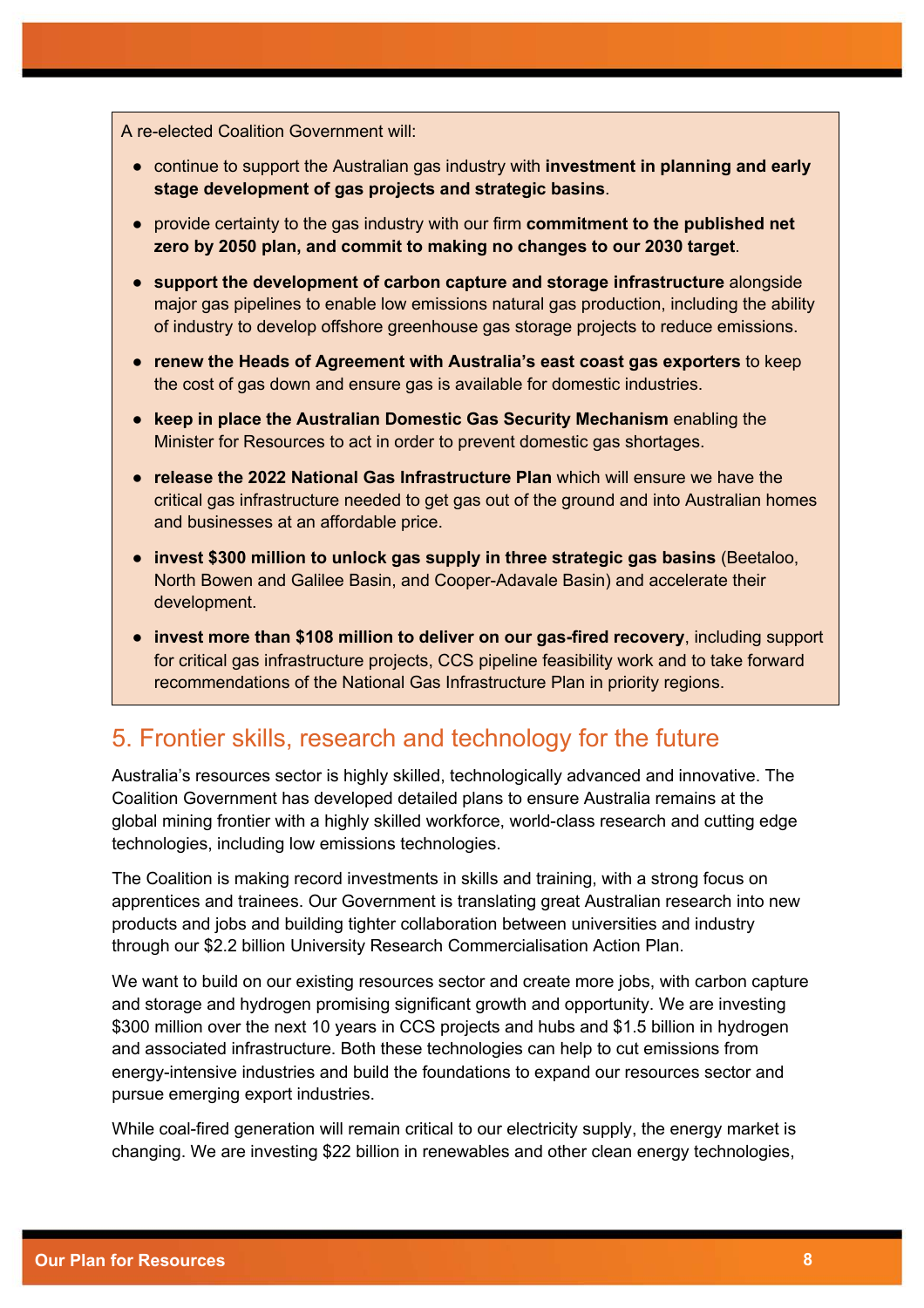which is expected to unlock more than \$84 billion of total private and public investment to achieve lower emissions, while retaining our energy independence.

- support an additional 800,000 training places through a **\$3.7 billion investment in national skills reform**.
- invest \$365.3 million to **extend the Boosting Apprenticeship Commencements and Completing Apprenticeship Commencements wage subsidies**.
- invest \$38.6 million to encourage and **support more women to take up an apprenticeship in a non-traditional trade occupation** and to support them to completion.
- **invest \$2.2 billion over the next decade through our Government's University Research Commercialisation Action Plan** to forge closer links between our best university researchers and industry and focus considerable research power on Australia's National Manufacturing Priorities. This includes our Trailblazer Universities program.
- **support development of clean hydrogen hubs across Australia,** accelerating the growth of clean hydrogen and creating thousands of jobs supporting this emerging market. Our Government's commitment to establishing a hydrogen industry now exceeds \$1.5 billion. Several specific initiatives include:
	- **\$70 million in the Pilbara Hydrogen Hub,** led by the WA Government and a range of local and international partners.
	- **\$70 million in the H2Kwinana Clean Hydrogen Industrial Hub,** led by BP Australia and Macquarie Corporate Holdings.
	- **Hydrogen design and development funding of \$3 million** each will go towards the Santos hydrogen project in Carnarvon and the Engie hydrogen project in the Pilbara.
- **invest \$250 million for the design and construction of carbon capture hubs and research and commercialisation of carbon capture technologies to create thousands of new jobs.** Several specific initiatives include:
	- **\$40 million towards pre-Final Investment Decision (FID) activities as part of Woodside Energy's Burrup Hub.** If this project achieves FID, it will drive \$800 million of investment and reduce emissions by 5 million tonnes per year from 2028.
	- **\$20 million to Mitsui's mid-west CCS Hub.** If this project achieves FID, it will drive more than \$200 million of investment and reduce emissions by 2.4 million tonnes per year from 2025.
	- **\$7 million with Buru Energy to assess the potential for CO2 storage in the Carnarvon Basin.**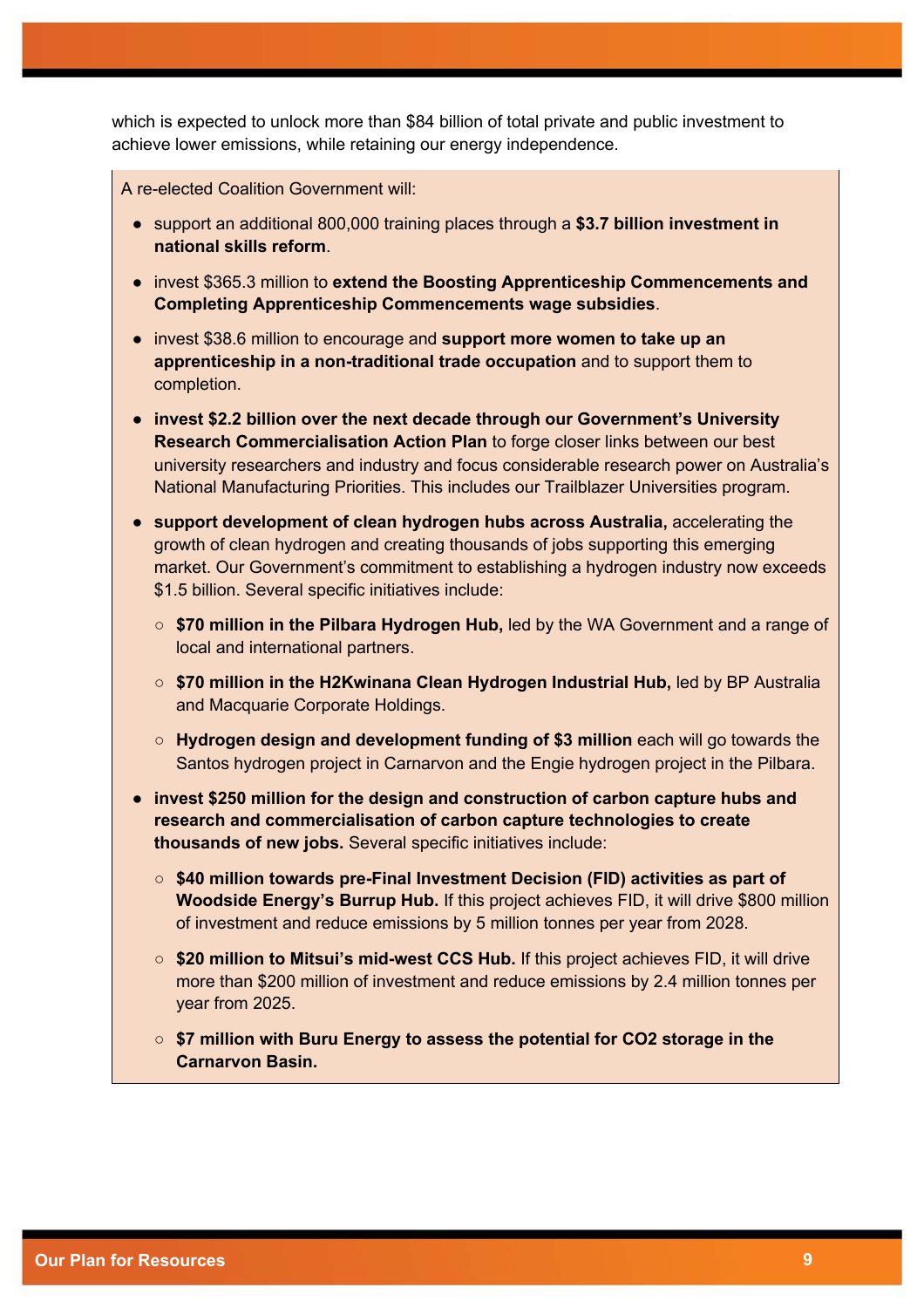### 6. Exploring for future prosperity

The Coalition is boosting exploration to uncover and develop new resources, and promoting new opportunities to develop industries in hydrogen and critical minerals by supporting the industry to find new growth opportunities.

A re-elected Coalition Government will:

- **continue delivering \$100 million for the Junior Minerals Exploration Incentive**.
- continue the \$225 million **Exploring for the Future program.**
- provide \$224.9 million for the **Positioning Australia program**, delivering reliable realtime positioning with 3-10cm accuracy across Australia.
- invest \$13.7 million to continue **CSIRO's Gas Industry Social and Environmental Research Alliance.**
- support Geoscience Australia and CSIRO with \$14 million to deliver **better data about baseline conditions across the basins**.

### 7. Streamlining regulation to get projects moving

Resources projects and operations demand strict, often complex, regulation. Creating an environment conducive to sustained investment requires regulation that is administratively efficient and that meets community expectations and strong environmental standards. Our Government also recognises the challenges some resource companies are experiencing in sourcing financial products, such as affordable insurance.

- continue to **streamline environmental approval processes** while maintaining robust environmental protections.
- invest \$62.3 million to **deliver 10 bio-regional plans** in priority development regions.
- invest \$37.9 million to **improve the timeliness and support the streamlining of assessment processes,** including \$10 million to progress single touch approval processes and \$27.9 million to continue on-time assessment determinations which have risen to 96 per cent in the last three years.
- provide \$28.4 million to support informed decision making, including \$12 million to **modernise the environmental offsets policy,** \$9.5 million to improve compliance, \$4.9 million to strengthen our knowledge base of protected plants and animals and \$2 million to scope a new advisory committee to provide expert industry and technological advice.
- **deliver the Digital Atlas,** supported by a \$40.2 million investment, which will play an important role in major infrastructure planning and help resources businesses to make significant investment decisions.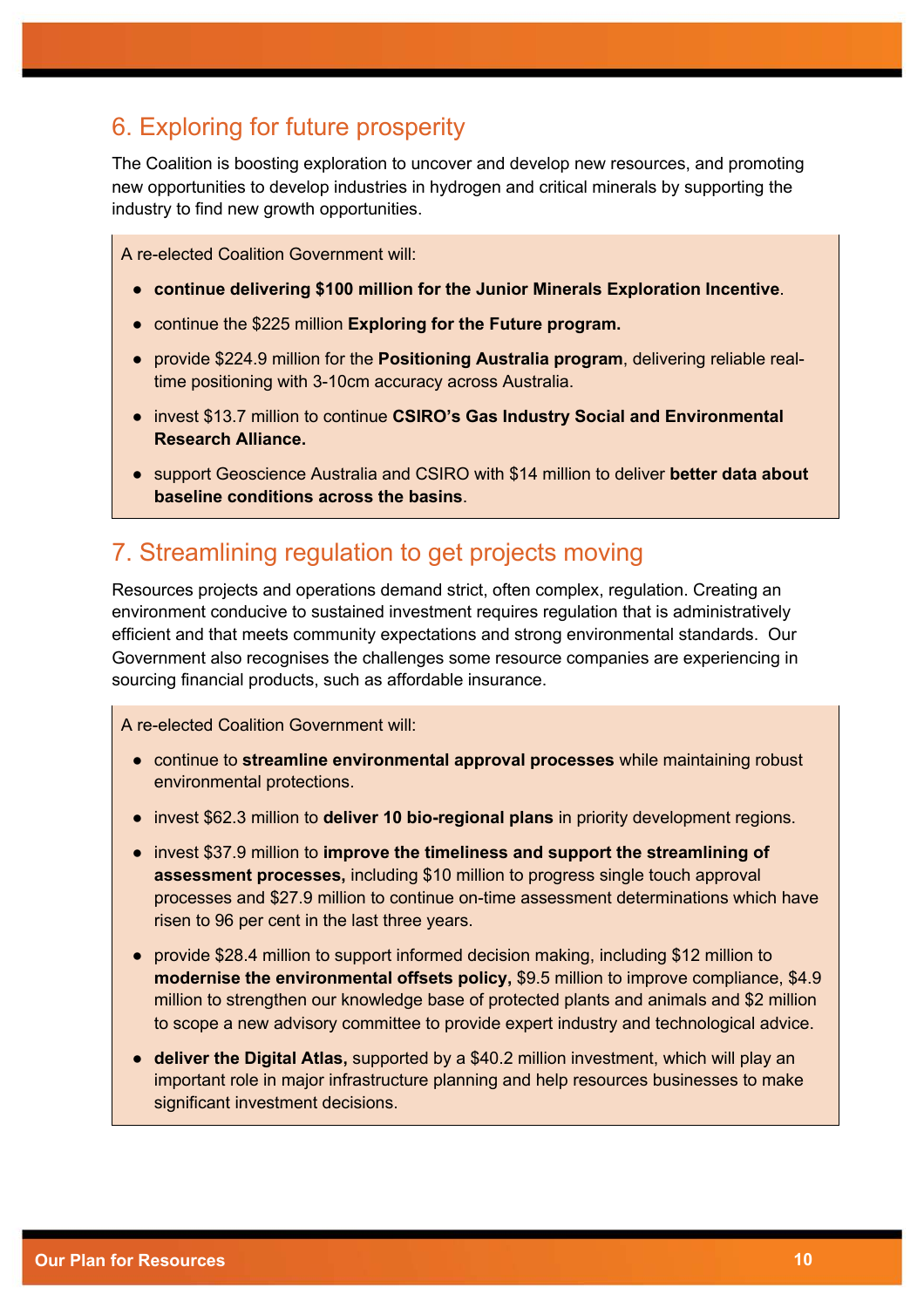- **legislate the Safeguard Crediting Mechanism,** backed by \$280 million in funding, to incentivise (not penalise) Australia's top 200 energy users and producers to voluntarily adopt new technologies that will increase their energy productivity and reduce emissions.
- continue to **expand the types of activities that are recognised under the Emissions Reduction Fund,** to include carbon capture use and storage and low- and zeroemissions fuels in the transport sector.
- in consultation with industry, establish a taskforce **to examine insurance availability and pricing in the resources industry.**

#### 8. Greenfields agreements

Industrial relations can play an important role in contributing to the strength of the resources industry. Any changes need to drive jobs and wages growth, boost productivity and strengthen the economy, and ensure protection of employee rights. Our goal is to secure shared gains for employers and workers.

In an industry that competes with other resource-rich countries, that means being able to attract investment capital and to get projects built on time and on budget. Greenfields agreements – an agreement that relates to a new business, activity, project or undertaking prior to the employment of employees – can help provide greater certainty about project costs and timeframes.

According to the Department of Industry, Science, Energy and Resources, at the end of October 2021 there were 160 energy and resource projects at feasibility stage in Australia worth up to \$243 billion. This provides the opportunity to create tens of thousands of jobs, both in the construction phase and in ongoing mining jobs. Construction jobs pay on average above \$90,000 a year, while mining jobs pay on average above \$138,000 a year.

A re-elected Coalition Government will:

● **introduce legislation to increase the maximum period for greenfields agreements from four to six years.** Agreements would be required to have guaranteed year-on-year pay rises, which at least match the Fair Work Commission's Annual Wage Review, and the new timeframe would apply only to major projects larger than \$500 million.

#### 9. A plan for managing waste from nuclear medicine

For the first time in 40 years, Australia has a long-term, robust plan to meet our obligations in managing radioactive waste. This is vital to support the essential health services that Australians rely on such as x-rays, nuclear medicine and radiation therapy to treat cancers.

Our Government moved to establish a National Radioactive Waste Management Facility (NRWMF), conducted extensive community consultation, secured a disposal site at Napandee near Kimba, and established the Australian Radioactive Waste Agency to manage radioactive waste.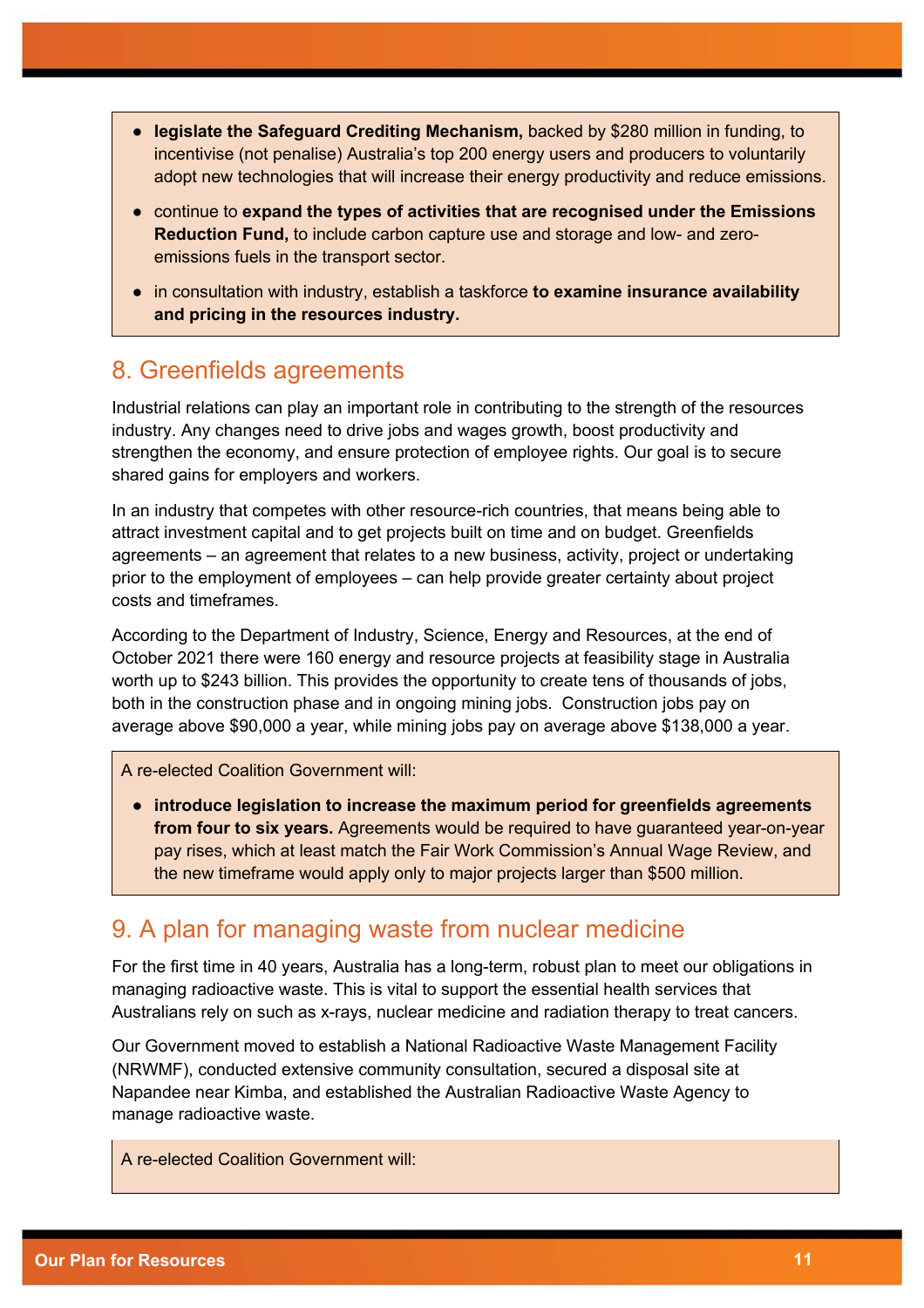● continue to work with all stakeholders, including the local community, to **implement our plan for managing waste from nuclear medicine.**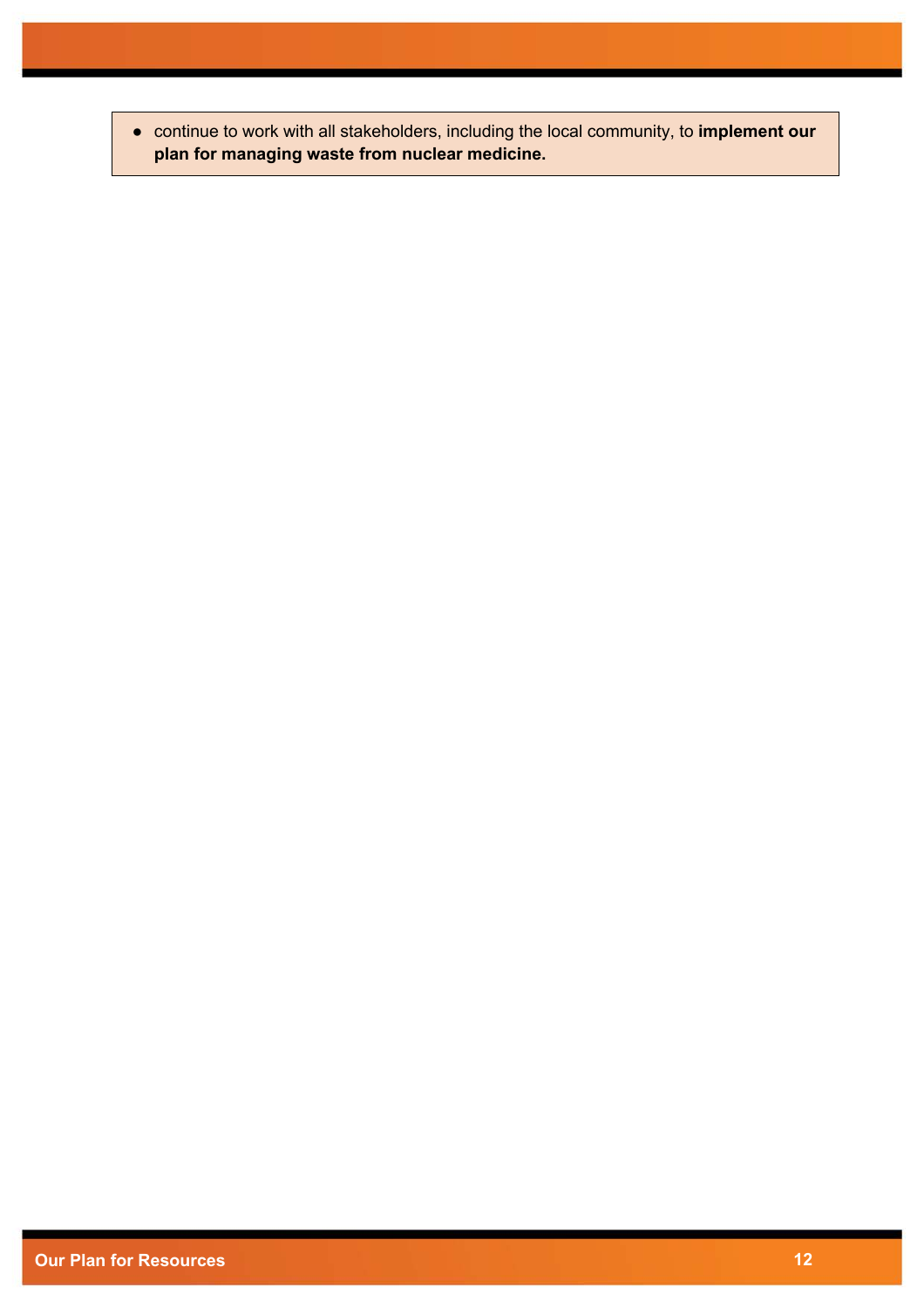# **Our Record**

Our Government has backed Australia's resources industry to deliver higher national income, significant new investments, more high-wage jobs, consistent trade surpluses, more revenue for essential services and vital economic activity that supports communities, especially in regional Australia.

### Strong and stable operating environment

- Removed the mining tax and carbon tax.
- Maintained fuel tax credit arrangements.
- Streamlined regulatory frameworks and reduced red tape to improve efficiency and create a more efficient, sustainable and safe mining sector.
- Established the Major Project Facilitation Agency and Northern Australia Infrastructure Facility.
- Modern Manufacturing Strategy.
- Australian Building and Construction Commission.
- Gas-Fired Recovery Plan.
- Technology Investment Roadmap and Long Term Emissions Reduction Plan.
- JobKeeper.
- Deregulation Agenda.
- Digital Economy Strategy.
- AAA credit rating.
- New market access agreements.
- Record investments in skills, education, health, mental health and women's safety.

#### Critical minerals and rare earths

- Developed Critical Minerals Strategy to make Australia a critical minerals powerhouse.
- Invested in commercialisation and scaling up of critical minerals and rare earths projects through the Critical Minerals Facility (\$2 billion), the Critical Minerals Accelerator Initiative (\$400 million) and the Modern Manufacturing Initiative (almost \$300 million committed to resources and critical minerals projects).
- Established the Critical Minerals Facilitation Office in 2019 to connect Australian critical minerals projects with investors and strategic partners and the virtual National Critical Minerals Research and Development Centre.
- Partnerships with key countries such as the United States, Japan, South Korea, the United Kingdom, India and European Union members.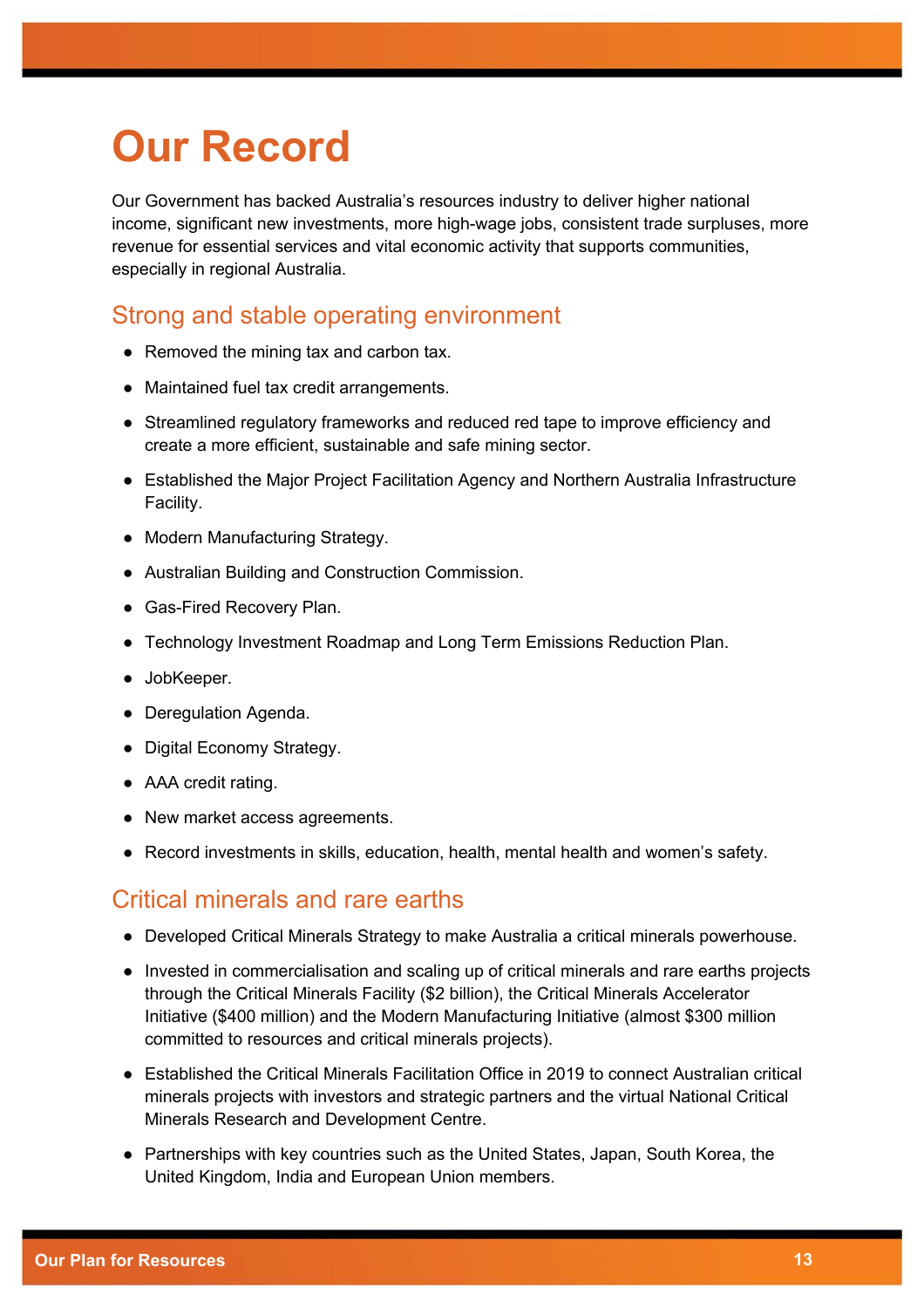### Nation-shaping investments in mining regions

- More than \$100 billion in investments committed to Australia's regions since 2013, with an additional \$21 billion in the Morrison Government's 2022-23 Budget, including:
	- \$7.1 billion to turbocharge the economies of our next generation industry and export hubs.
	- \$2 billion Regional Accelerator Program to further grow regional economies and communities.

#### Affordable, reliable gas supply

- \$108 million committed to deliver on our gas-fired recovery, including support for critical gas infrastructure projects, CCS pipeline feasibility work and to take forward recommendations of the National Gas Infrastructure Plan in priority regions
- Strategic Basin Plans initiatives to unlock and accelerate the development of our vast gas reserves in the Beetaloo, Cooper-Adavale, North Bowen and Galilee basins.

#### Backing technologies to lower emissions

- Committed to invest \$22 billion in low emissions technologies over the decade to 2030 under the Technology Investment Roadmap.
- Long Term Emissions Reduction Plan for net zero emissions by 2050 based on technology, not taxes.
- Record investments in clean hydrogen, carbon capture and storage, batteries, largescale solar and energy efficiency.

### Streamlined environmental regulation

- Digital Environmental Assessment Program being piloted in Western Australia to streamline environmental assessments through a single portal, aligned with a national environmental biodiversity database.
- Digitising regulatory approvals and data submissions, eliminating manual processes and deploying innovative technologies to support remote inspections for the offshore oil and gas industry.
- Progressing Environmental Protection and Biodiversity Conservation Act reforms to cut red tape and remove duplication.

### Transport and logistics

- continue to deliver our \$120 billion 10-year infrastructure investment pipeline, including:
	- \$5.8 billion investment in the Roads of Strategic Importance initiative to help ensure our key freight roads efficiently connect mining regions to ports.
	- \$173.6 million for the Northern Territory Gas Industry Roads Upgrades supporting the development of gas resources in and around the Beetaloo Basin.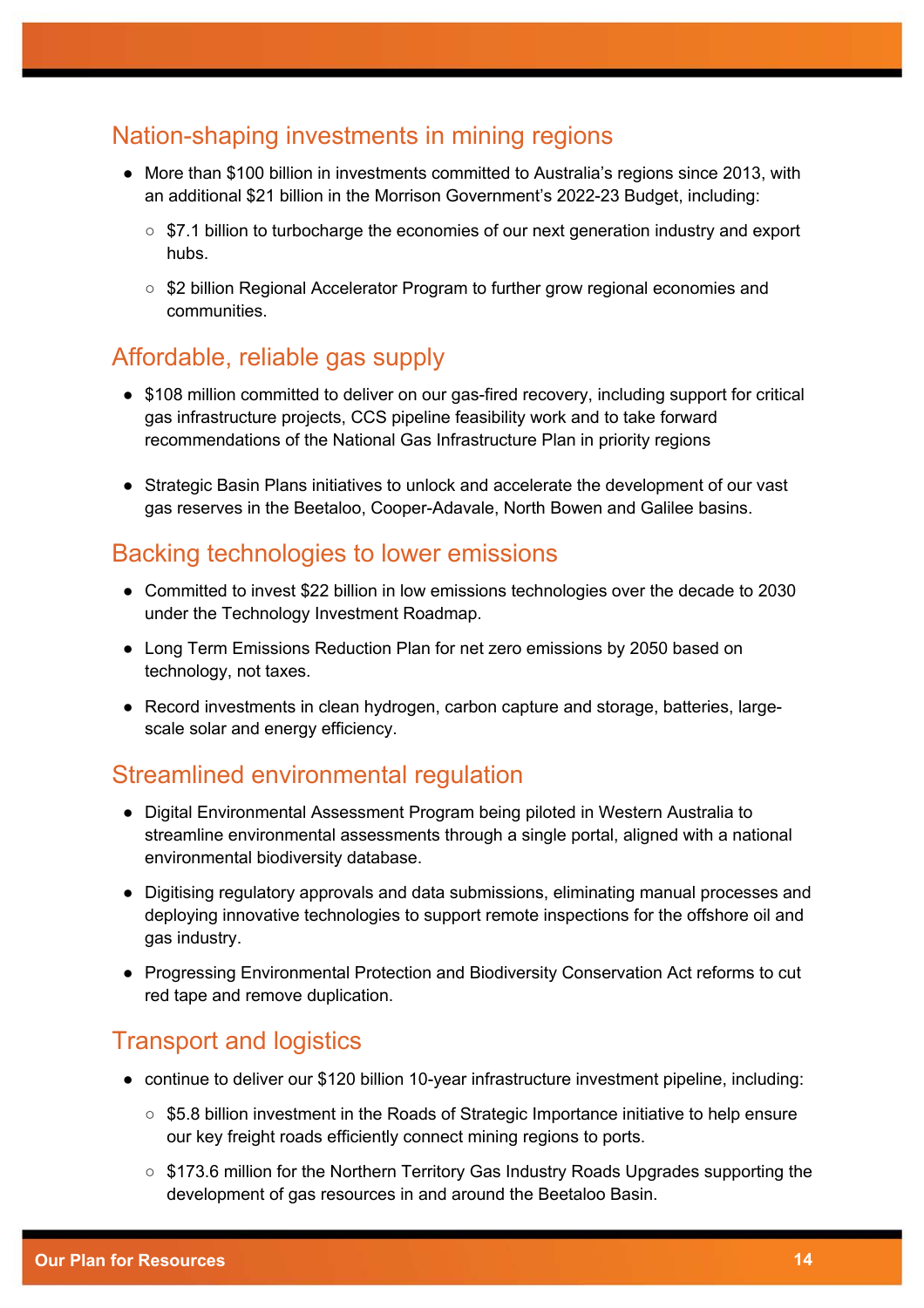○ \$980 million in the Northern Australia Roads Program.

#### Skills for the future

- Record investments in skilling the nation, with a heavy focus on supporting apprentices and trainees through wage subsidies.
- \$30 million for the Central Queensland School of Mines and Manufacturing.
- Established the Mining Skills Organisation Pilot to make the national training system more responsive to the skills needs of employers in the mining sector.

#### Boosting exploration

- Exploring for the Future program (\$225 million invested since 2016) led by Geoscience Australia to map potential reserves of resources to unlock a future pipeline of projects.
- Junior Minerals Exploration Initiative to grow the future pipeline of projects.

#### Opening up new markets

- Finalised 11 export agreements since 2013 and lifted the share of trade covered by agreements from 27 per cent under Labor in 2013 to around 78 per cent today.
- Global Resources Strategy to identify new markets for our resources exports, including critical minerals.
- Modernising Australia's trade system, reducing regulatory burdens on exporters.
- Expanded Trade Information Service to provide exporters with a single source of online information on accessing international markets.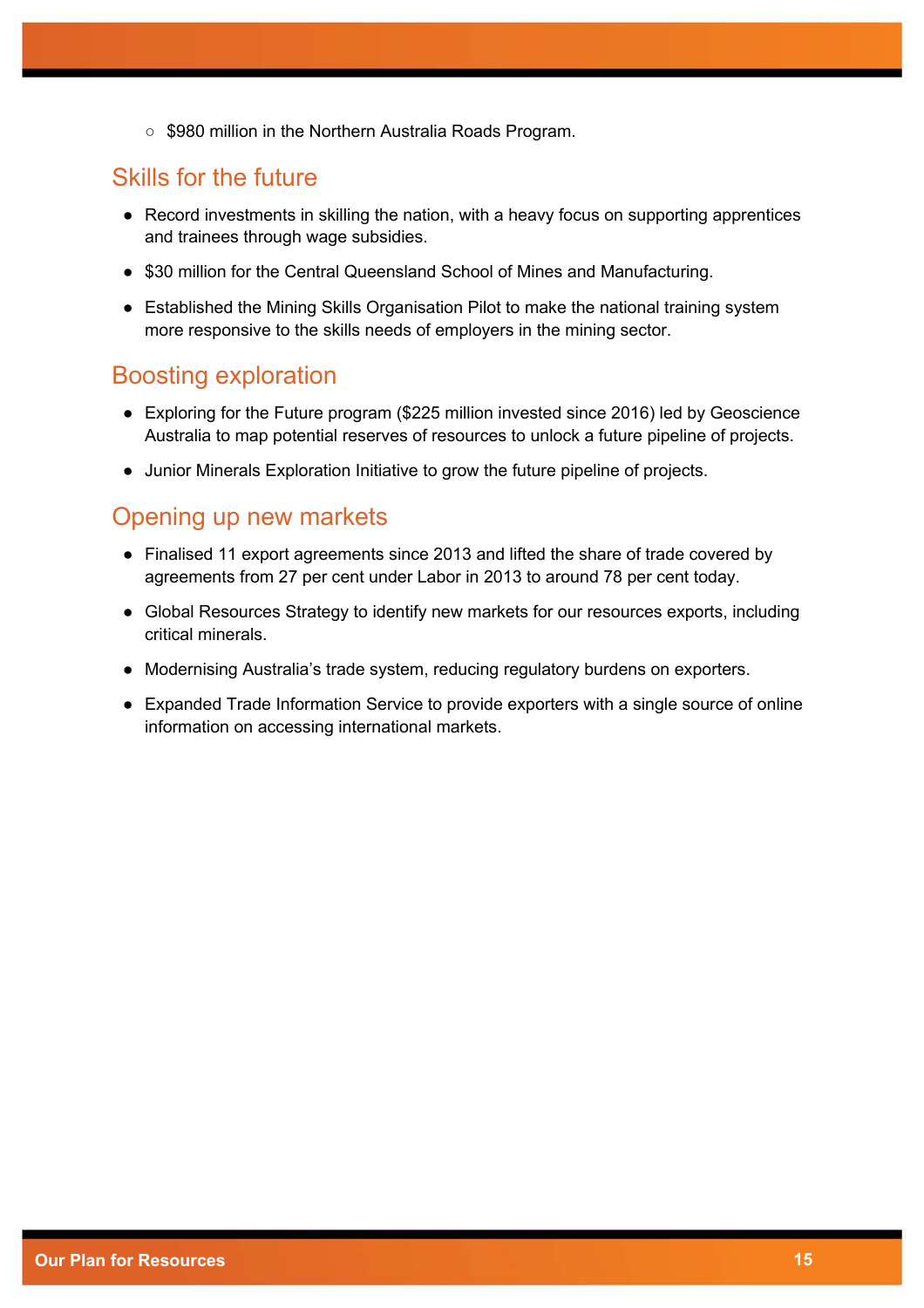# **The Risk of Labor**

#### **The future of Australia's resources and energy sector would be at risk under a Labor Government.**

Over the last 30 years, Labor has delivered higher unemployment, higher interest rates, and higher electricity prices. And not a single balanced budget.

#### **Labor has no economic plan and no plan for the resources sector.**

Our economic recovery is leading the world. The choice for voters at this election is between a Liberal-Nationals Coalition that stands side-by-side with the resources sector and the 1.1 million jobs it supports and a Labor Party that is clearly divided over the future of Australia's biggest industry.

A Labor Party with a track record of putting higher taxes on the resources industry. **A Labor Party that would place resource industry jobs and exports at risk.**

Labor continues to be divided over the future of Australia's resources industry.

Anthony Albanese has backflipped on key gas projects necessary to ensure Australia's energy security and bring the price of gas down. He talked down the future of the coal industry before deciding to support new coal mines. He says one thing in Melbourne and another in Western Australia and Queensland.

**Mr Albanese was a senior member of a Government that introduced a 30 per cent mining tax and the carbon tax** when last in office. Labor's policies now include a hidden tax on our biggest businesses, many of which are in the resources sector.

#### **At the 2019 election, Labor proposed \$387 billion of extra taxes. Labor's instinct is always to oppose lower taxes and increase red tape on business.**

Labor has never fully committed to the fuel tax credit – essential to maintain mining projects and jobs in Australia. Federal Labor opposed the legislative EPBC reforms and instead sat idly – despite state and territory leaders asking for this common sense reform.

And **Labor will support continuing to fund green lawfare.**

#### **The Greens have outlined their demands to provide support to Labor in a hung parliament that involves killing off projects and jobs.**

A divided Labor Party would be drawn to partner with the Greens in a hung parliament. Deputy Labor Leader Richard Marles is on the record saying the end of coal would be a good thing and Shadow Minister Mark Butler told a climate change conference that coal and gas have no future in Australia.

Unlike Labor, a Coalition government will never legislate its emissions reduction targets. Experience overseas shows that legislating any emissions target simply provides a platform for activists to engage in green lawfare.

While our resources sector has provided the backbone for Australia's economic security through the pandemic, it is at risk under Labor.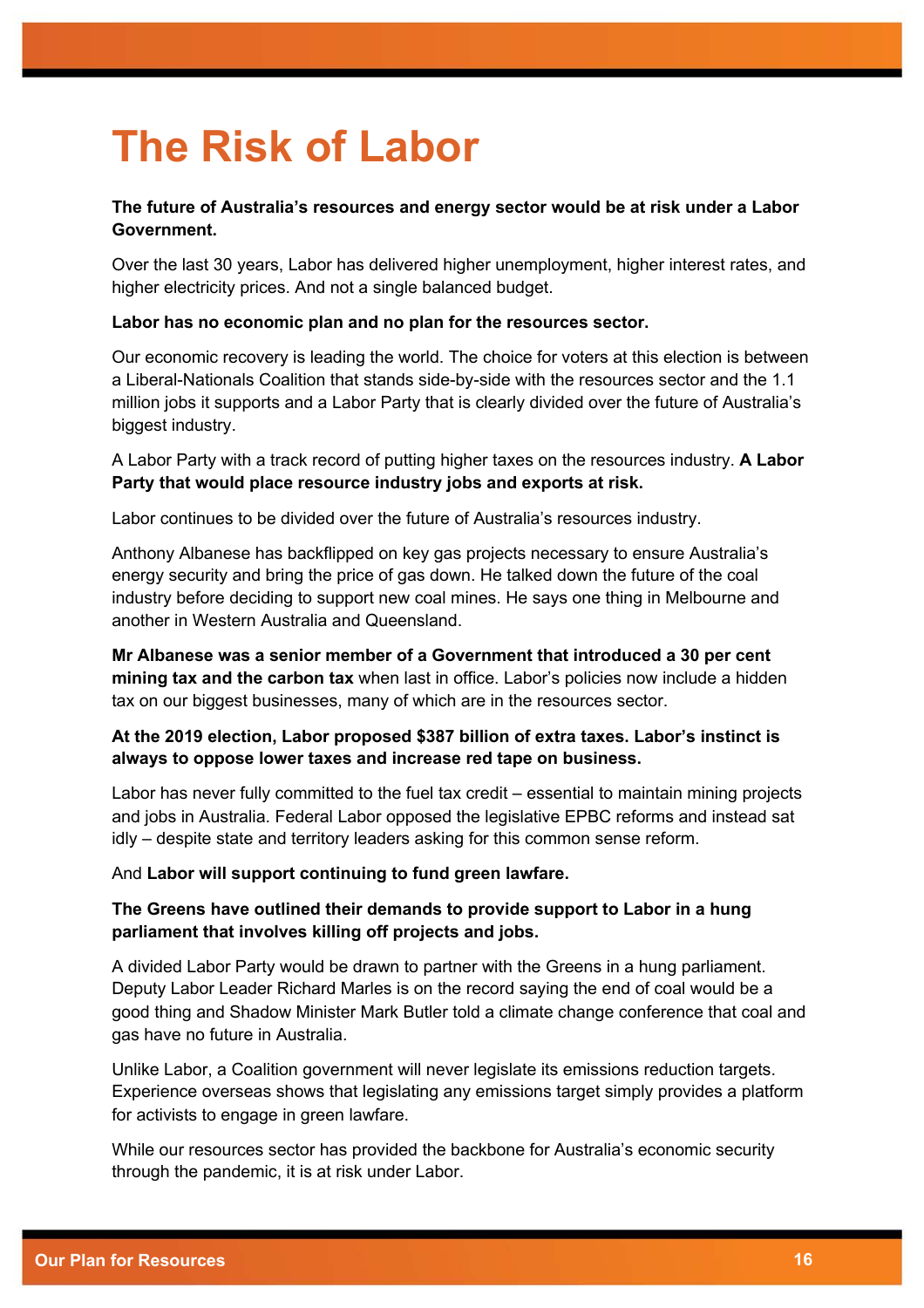| <b>COALITION</b>                                                                                                                                                  | <b>LABOR</b>                                                                                                                                                                                                   |
|-------------------------------------------------------------------------------------------------------------------------------------------------------------------|----------------------------------------------------------------------------------------------------------------------------------------------------------------------------------------------------------------|
| Support for all parts of the resources<br>industry, including new gas and coal<br>projects.                                                                       | Divided on new coal and gas projects.<br>A Labor-Greens alliance would put a<br>moratorium on all new coal, oil and gas<br>projects – killing off over \$500 billion in<br>investment and 80,000 jobs.         |
| No new taxes on mining.                                                                                                                                           | Introduced the job-destroying mining tax<br>and carbon tax when last in government.<br>Will change the Safeguard Mechanism to<br>force many resources businesses to buy<br>carbon credits, risking local jobs. |
| Maintained AAA Credit Rating - one of only<br>nine countries to achieve this - and a \$103<br>billion turn around in the budget bottom line<br>in just 12 months. | Labor can't say how they'll pay for their<br>promises. And they can't manage money.<br>Mr Albanese has never held a financial<br>portfolio. He's never delivered a budget.                                     |
| Retain key bodies to enforce the rule of law<br>- the Australian Building and Construction<br>Commission (ABCC) and Registered<br>Organisations Commission.       | Will abolish the ABCC and the Registered<br>Organisations Commission.                                                                                                                                          |
| Ended funding for green activists to oppose<br>legitimate projects.                                                                                               | Committed to enable 'green lawfare' against<br>projects.                                                                                                                                                       |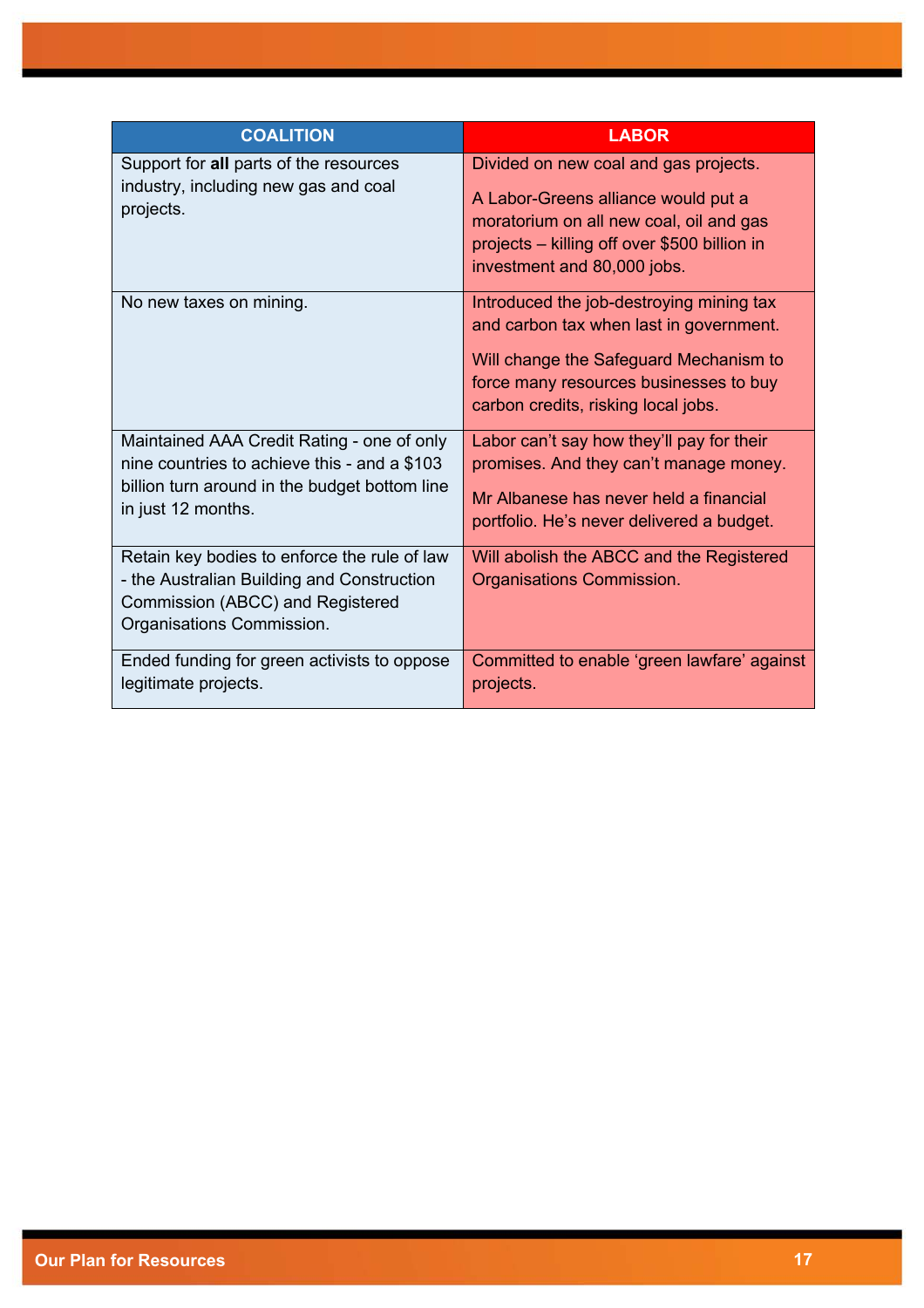# **Cost**

Funding for the policies in the Coalition's Plan for Resources is already provided for within Budget estimates.